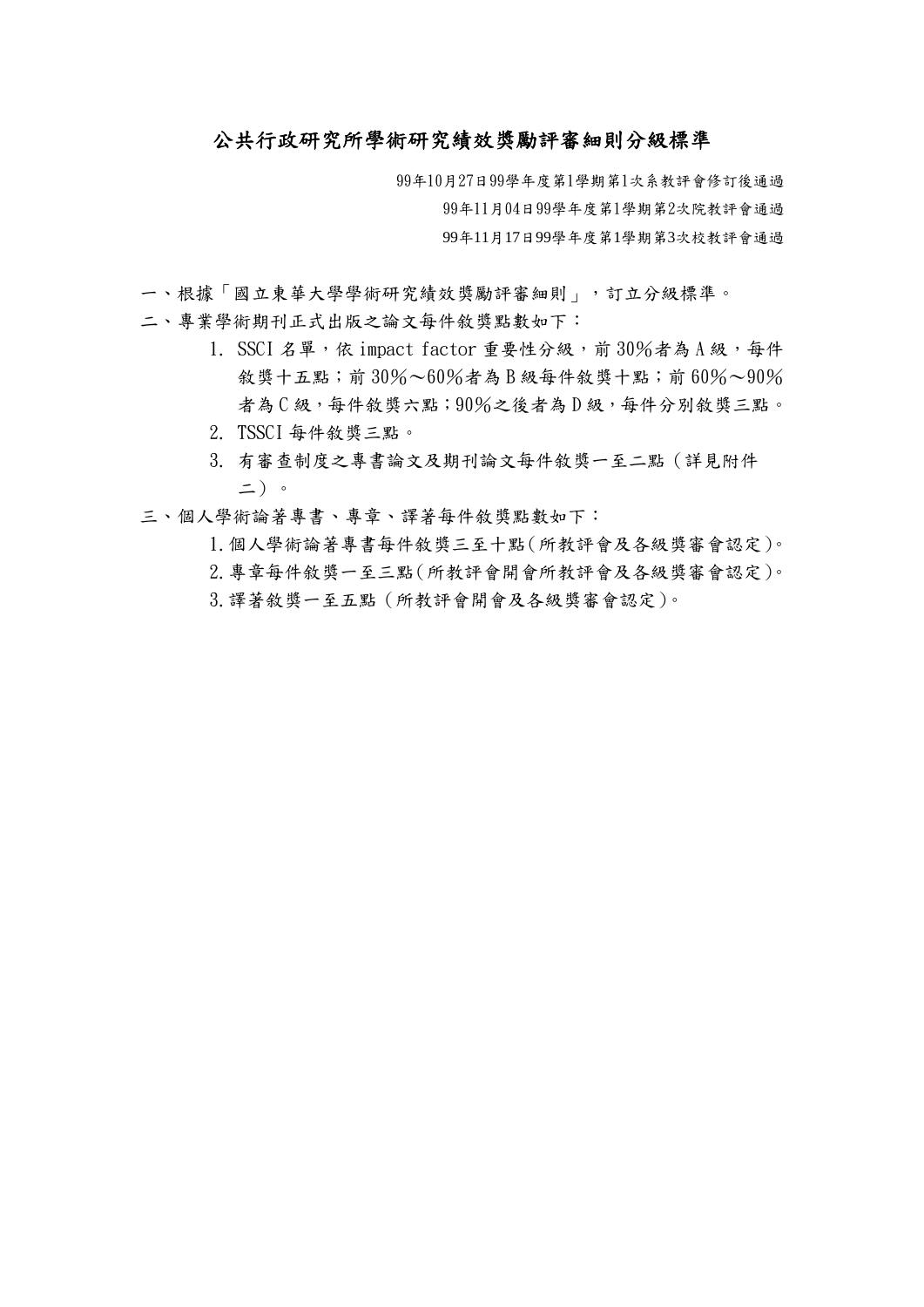SSCI分級(政治領域POLITICAL SCIENCE )

|                | <b>Abbreviated</b>                 |                  | <b>Total</b> | Impact        | 5-Year         | <b>Immed</b>         |                 | <b>Cited</b> |    |
|----------------|------------------------------------|------------------|--------------|---------------|----------------|----------------------|-----------------|--------------|----|
| Rank           | <b>Journal Title</b><br>(linked to | <b>ISSN</b>      | <b>Cites</b> | <b>Factor</b> | <b>I</b> mpact | iacy<br><b>Index</b> | <b>Articles</b> | Half-        | 分級 |
|                | journal                            |                  |              |               |                |                      |                 | <b>life</b>  |    |
|                |                                    | $1047 -$         |              |               |                |                      |                 |              |    |
| $\mathbf{1}$   | <b>POLIT ANAL</b>                  | 1987             | 644          | 4.78          | 3.283          | 0.263                | 19              | 5            | A  |
| 2              | EUR J POLIT RES                    | $0304 -$<br>4130 | 1760         | 2.514         | 2.734          | 0.239                | 71              | 6.6          | A  |
|                |                                    | $0092 -$         |              |               |                |                      |                 |              |    |
| 3              | AM J POLIT SCI                     | 5853             | 4416         | 2.397         | 3.363          | 0.322                | 59              | >10.0        | A  |
|                |                                    | 0962-            |              |               |                |                      |                 |              |    |
| 4              | <b>POLIT GEOGR</b>                 | 6298             | 1032         | 2.295         | 2.375          | 0.25                 | 40              | 6.7          | A  |
|                |                                    | 1465-            |              |               |                |                      |                 |              |    |
| 5              | <b>EUR UNION POLI'1165</b>         | $0033 -$         | 419          | 2.064         | 2.378          | 0.435                | 23              | 4.5          | A  |
| 6              | PUBLIC OPIN OU                     | 362X             | 2565         | 1.972         | 2.606          | 0.262                | 42              | >10.0        | A  |
|                |                                    | $1094 -$         |              |               |                |                      |                 |              |    |
| $\overline{7}$ | ANNU REV POLIT                     | 2939             | 572          | 1.846         | 2.414          | 0.36                 | 25              | 6.7          | A  |
|                |                                    | $0021 -$         |              |               |                |                      |                 |              |    |
| 8              | JCMS-J COMMON                      | 9886             | 1033         | 1.837         | 1.693          | 0.333                | 54              | 6.5          | A  |
| 9              | J CONFLICT RESC                    | $0022 -$<br>0027 | 1718         | 1.769         | 2.093          | 0.658                | 38              | >10.0        | A  |
|                |                                    | $0003 -$         |              |               |                |                      |                 |              |    |
| 10             | <b>AM POLIT SCI RE</b>             | 0554             | 6205         | 1.725         | 4.197          | 0.6                  | 35              | >10.0        | A  |
| 11             | COMP POLIT STU                     | $0010 -$<br>4140 | 1226         | 1.71          | 1.965          | 0.436                | 55              | 7.2          | A  |
|                |                                    | 0020-            |              |               |                |                      |                 |              |    |
| 12             | <b>INT STUD QUART8833</b>          |                  | 987          | 1.687         | 1.764          | 0.324                | 37              | 9            | A  |
|                |                                    | $0022 -$         |              |               |                |                      |                 |              |    |
| 13             | <b>J POLIT</b>                     | 3816             | 2457         | 1.685         | 1.962          | 0.342                | 79              | >10.0        | A  |
|                |                                    | 0048-            |              |               |                |                      |                 |              |    |
| 14             | <b>PUBLIUS J FEDER</b>             | 5950             | 345          | 1.654         | 1.054          | 0.552                | 29              | 7            | A  |
|                |                                    | $0162 -$         |              |               |                |                      |                 |              |    |
| 15             | <b>POLIT PSYCHOL</b>               | 895X             | 864          | 1.478         | 2.073          | 0.139                | 36              | 7.1          | А  |
| 16             | <b>POLIT SOC</b>                   | $0032 -$<br>3292 | 469          | 1.45          | 1.58           | 0.05                 | 20              | 7.9          | A  |
|                |                                    | 0140-            |              |               |                |                      |                 |              |    |
| 17             | <b>WEST EUR POLI</b>               | 2382             | 798          | 1.422         | 1.42           | 0.952                | 62              | 6.2          | A  |
|                |                                    | $0022 -$         |              |               |                |                      |                 |              |    |
| 18             | <b>J PEACE RES</b>                 | 3433             | 993          | 1.36          | 1.739          | 1.122                | 41              | 7.8          | А  |
|                |                                    | 1045-            |              |               |                |                      |                 |              |    |
| 19             | J DEMOCR                           | 5736<br>0080-    | 912          | 1.31          | 1.167          | 0.14                 | 57              | 7.6          | A  |
| 20             | <b>SCAND POLIT STI</b>             | 6757             | 208          | 1.262         | 1.126          | 0.095                | 21              | 5.8          | A  |
| 21             | O J POLIT SCI                      | $1554 -$<br>0626 | 42           | 1.242         | 1.242          | $\mathsf O$          | 13              |              | A  |
|                |                                    | $0952 -$         |              |               |                |                      |                 |              |    |
| 22             | <b>GOVERNANCE</b>                  | 1895             | 484          | 1.137         | 1.727          | 0.227                | 22              | 6.4          | A  |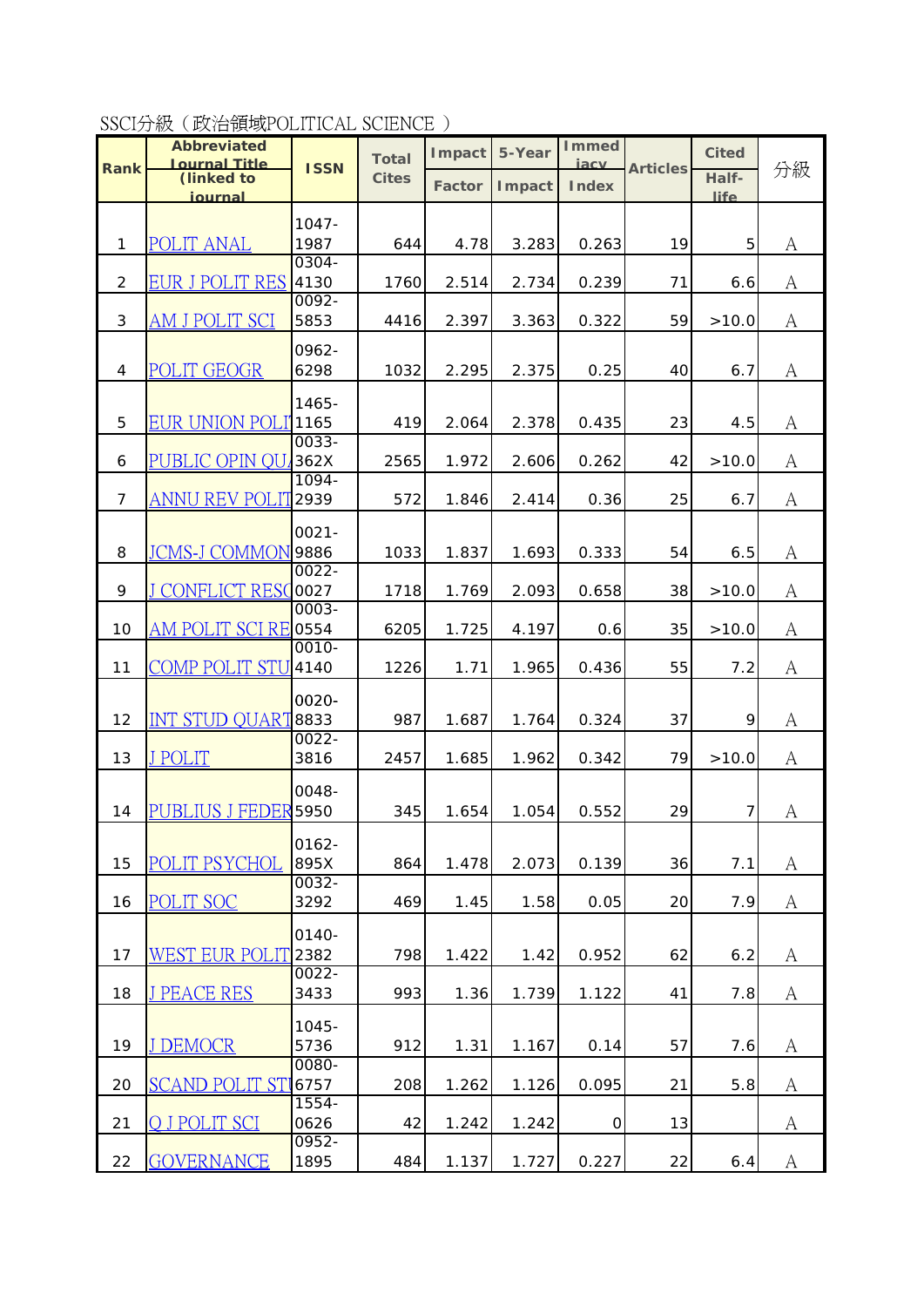|    |                             | $0261 -$         |      |       |       |            |     |       |                  |
|----|-----------------------------|------------------|------|-------|-------|------------|-----|-------|------------------|
| 23 | <b>ELECT STUD</b>           | 3794             | 634  | 1.077 | 1.36  | 0.14       | 50  | 7.1   | A                |
| 24 | <b>HARV INT J PRES 180X</b> | $1081 -$         | 212  | 1.047 | 1.192 |            | 0   | 5.2   | A                |
|    |                             |                  |      |       |       |            |     |       |                  |
| 25 | <b>POLIT COMMUN</b>         | 1058-<br>4609    | 599  | 1.023 | 1.828 | 0.2        | 20  | 7.4   | A                |
| 26 | PARTY POLIT                 | $1354 -$<br>0688 | 488  | 0.984 | 1.337 | 0.212      | 33  | 6.5   | A                |
| 27 | LEGIS STUD OUA              | $0362 -$<br>9805 | 668  | 0.978 | 1.061 | 0.375      | 24  | >10.0 | A                |
| 28 | BRIT J POLIT SC             | $0007 -$<br>1234 | 1127 | 0.961 | 1.628 | 0.176      | 34  | >10.0 | A                |
| 29 | <b>ENVIRON POLIT</b>        | 0964-<br>4016    | 376  | 0.933 | 1.046 | 0.163      | 43  | 5.3   | A                |
| 30 | J THEOR POLIT               | $0951 -$<br>6298 | 368  | 0.923 | 1.181 | 0.095      | 21  | 8.8   | $\mathbf B$      |
| 31 | ANN AM ACAD P               | $0002 -$<br>7162 | 1449 | 0.903 | 1.43  | 0.443      | 79  | 9.4   | $\mathbf{B}$     |
| 32 | <b>J POLIT PHILOS</b>       | $0963 -$<br>8016 | 256  | 0.902 | 1.052 | 0.174      | 23  | 6.1   | $\mathbf{B}$     |
| 33 | STUD CONFL TER              | $1057 -$<br>610X | 249  | 0.849 |       | 0.224      | 58  | 3.9   | B                |
| 34 | <b>STATE POLIT POI</b>      | 1532-<br>4400    | 170  | 0.825 |       | 0.048      | 21  | 4.3   | $\mathbf{B}$     |
| 35 | <b>GLOBAL ENVIRO</b>        | 1526-<br>3800    | 221  | 0.816 |       | 0.276      | 29  | 5.1   | B                |
| 36 | <b>NEW LEFT REV</b>         | 0028-<br>6060    | 643  | 0.788 | 0.957 | 0.25       | 28  | >10.0 | B                |
| 37 | POST-SOV AFE                | $1060 -$<br>586X | 132  | 0.774 | 1.042 | 0.071      | 14  | 5.4   | B                |
| 38 | <b>AM POLIT RES</b>         | 1532-<br>673X    | 235  | 0.771 | 1.063 | 0.081      | 37  | 4.4   | $\overline{B}$   |
| 39 | POLIT RES OUAR'             | $1065 -$<br>9129 | 887  | 0.75  | 1.294 | 0.2        | 50  | 7.5   | $\mathbf B$      |
| 40 | REV INT POLIT EQ            | $0969-$<br>2290  | 451  | 0.739 | 1.345 | 0.405      | 37  | 5.5   | $\mathbf B$      |
| 41 | <u>EUROPE-ASIA STI</u>      | 0966-<br>8136    | 382  | 0.734 | 0.64  | 0.105      | 76  | 6.4   | $\boldsymbol{B}$ |
| 41 | POLIT BEHAV                 | 0190-<br>9320    | 575  | 0.703 | 1.209 | 0.125      | 24  | >10.0 | $\mathbf B$      |
| 41 | PUBLIC CHOICE               | 0048-<br>5829    | 1728 | 0.698 | 0.88  | 0.126      | 111 | >10.0 | B                |
| 44 | <b>ACTA POLIT</b>           | $0001 -$<br>6810 | 157  | 0.667 |       | 0.059      | 17  | 4.2   | $\mathbf B$      |
| 45 | HUM RIGHTS OU               | 0275-<br>0392    | 374  | 0.667 | 0.717 | 0.147      | 34  | 8     | $\mathbf B$      |
| 46 | <u>STUD AM POLIT</u>        | 0898-<br>588X    | 80   | 0.667 | 0.642 | $\mbox{O}$ | 9   |       | B                |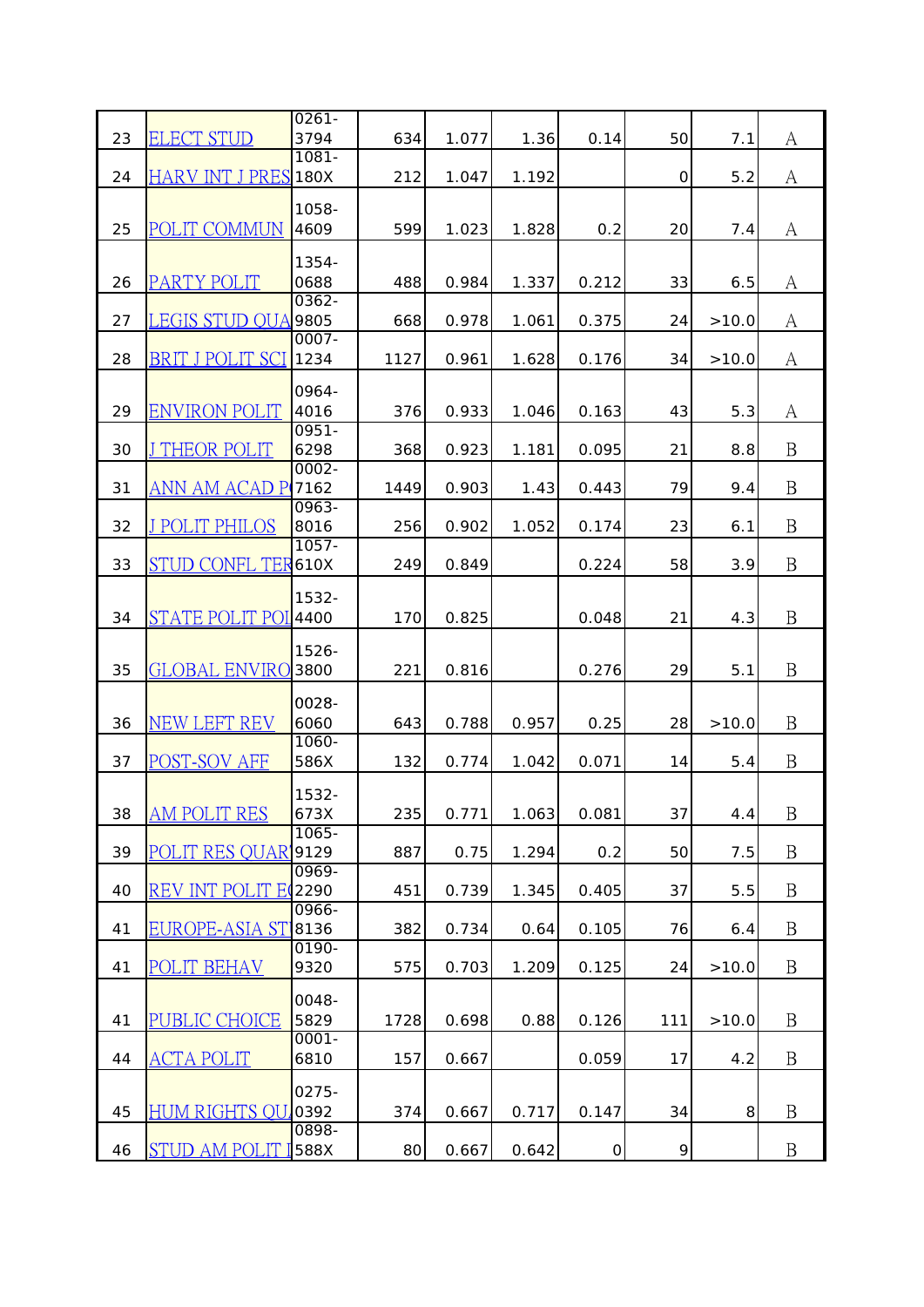| B<br><u>COMMUNIS POST</u><br>067X<br>47<br>29<br>160<br>0.545<br>0.034<br>0.66<br>6.4<br>0010-<br>$\mathbf B$<br>COMP POLIT<br>48<br>4159<br>659<br>0.646<br>0.992<br>0.292<br>24<br>>10.0<br>0039-<br>$\mathbf B$<br><b>STUD COMP INT</b><br>49<br>3606<br>257<br>1.275<br>0.118<br>17<br>7<br>0.645<br>0032-<br>$\mathbf B$<br>POLIT SCI QUART<br>3195<br>50<br>568<br>0.238<br>21<br>0.639<br>1.105<br>>10.0<br>0032-<br>$\boldsymbol{B}$<br>51<br>POLIT STUD-LON<br>3217<br>0.136<br>505<br>0.625<br>0.895<br>44<br>8.1<br>0032-<br>$\mathbf B$<br>52<br>POLIT VIERTELJA<br>3470<br>26<br>114<br>0.625<br>0.429<br>0.077<br>6.1<br>0954-<br>$\mathbf B$<br>53<br>TERROR POLIT V<br>6553<br>228<br>0.596<br>0.753<br>0.12<br>25<br>5.9<br>$0031 -$<br>$\mathbf B$<br>54<br>PARLIAMENT AFI<br>2290<br>207<br>0.583<br>0.382<br>0.125<br>32<br>6.9<br>0192-<br>$\mathbf{B}$<br>55<br>INT POLIT SCI RE<br>0.16<br>25<br>5121<br>266<br>0.581<br>0.729<br>8<br>0190-<br>POLICY STUD J<br>B<br>292X<br>56<br>408<br>0.574<br>0.912<br>0.13<br>54<br>7.5<br>$1075 -$<br>$\mathbf B$<br>PROBL POST-CON<br>8216<br>99<br>57<br>0.571<br>0.437<br>0.286<br>28<br>0039-<br>$\mathbf B$<br><b>SURVIVAL</b><br>58<br>6338<br>219<br>0.538<br>0.528<br>0.177<br>62<br>5.6<br>1356-<br>$\mathbf B$<br>59<br>3467<br>NEW POLIT ECON<br>207<br>0.536<br>0.739<br>0.042<br>24<br>6.2<br>0032-<br>$\mathcal{C}$<br><b>POLIT EKON</b><br>60<br>3233<br>0.532<br>43<br>101<br>0.325<br>0.093<br>3.6<br>0300-<br>$\mathcal{C}$<br><b>LOCAL GOV STU</b><br>0.094<br>32<br>61<br>3930<br>208<br>0.514<br>0.718<br>4.8<br>0305-<br>POLICY POLIT<br>$\mathcal{C}$<br>329<br>33<br>7.2<br>62<br>5736<br>0.514<br>0.805<br>0.061<br>0888-<br>$\mathcal{C}$<br>63<br>E EUR POLIT SOC<br>3254<br>196<br>0.784<br>0.03<br>33<br>0.5<br>6<br>$0017 -$<br>$\mathcal{C}$<br><b>GOV OPPOS</b><br>64<br>257X<br>242<br>0.491<br>0.992<br>0.036<br>28<br>5.5<br>$1531 -$<br>$\mathcal{C}$<br>LAT AM POLIT S(426X<br>65<br>0.581<br>0.038<br>26<br>104<br>0.491<br>4.4<br>1465-<br>$\mathcal{C}$<br><b>HIST MATER</b><br>4466<br>105<br>25<br>66<br>0.485<br>0.04<br>4.4<br>$0140 -$<br>$\mathcal{C}$<br>J STRATEGIC STU<br>2390<br>67<br>0.37<br>0.097<br>31<br>114<br>0.478<br>4.6<br>1036-<br>$\mathcal{C}$<br>AUST J POLIT SCI<br>68<br>1146<br>168<br>0.461<br>0.522<br>0.045<br>44<br>6<br>0036-<br>$\mathcal{C}$<br>68<br><b>SCOT J POL</b><br>9292<br>353<br>0.435<br>0.635<br>0.133<br>30<br>7.6<br>1049-<br>$\mathcal{C}$<br><u>PS-POLIT SCI POI</u><br>0965<br>608<br>0.424<br>0.33<br>94<br>70<br>0.627<br>6.3 |  | $0967 -$ |  |  |  |  |
|------------------------------------------------------------------------------------------------------------------------------------------------------------------------------------------------------------------------------------------------------------------------------------------------------------------------------------------------------------------------------------------------------------------------------------------------------------------------------------------------------------------------------------------------------------------------------------------------------------------------------------------------------------------------------------------------------------------------------------------------------------------------------------------------------------------------------------------------------------------------------------------------------------------------------------------------------------------------------------------------------------------------------------------------------------------------------------------------------------------------------------------------------------------------------------------------------------------------------------------------------------------------------------------------------------------------------------------------------------------------------------------------------------------------------------------------------------------------------------------------------------------------------------------------------------------------------------------------------------------------------------------------------------------------------------------------------------------------------------------------------------------------------------------------------------------------------------------------------------------------------------------------------------------------------------------------------------------------------------------------------------------------------------------------------------------------------------------------------------------------------------------------------------------------------------------------------------------------------------------------------------------------------------------------------------------------------------------------------------------------------------------------------------------------------------------------------------------------------------------------------------------------------------------------------------------------------------------|--|----------|--|--|--|--|
|                                                                                                                                                                                                                                                                                                                                                                                                                                                                                                                                                                                                                                                                                                                                                                                                                                                                                                                                                                                                                                                                                                                                                                                                                                                                                                                                                                                                                                                                                                                                                                                                                                                                                                                                                                                                                                                                                                                                                                                                                                                                                                                                                                                                                                                                                                                                                                                                                                                                                                                                                                                          |  |          |  |  |  |  |
|                                                                                                                                                                                                                                                                                                                                                                                                                                                                                                                                                                                                                                                                                                                                                                                                                                                                                                                                                                                                                                                                                                                                                                                                                                                                                                                                                                                                                                                                                                                                                                                                                                                                                                                                                                                                                                                                                                                                                                                                                                                                                                                                                                                                                                                                                                                                                                                                                                                                                                                                                                                          |  |          |  |  |  |  |
|                                                                                                                                                                                                                                                                                                                                                                                                                                                                                                                                                                                                                                                                                                                                                                                                                                                                                                                                                                                                                                                                                                                                                                                                                                                                                                                                                                                                                                                                                                                                                                                                                                                                                                                                                                                                                                                                                                                                                                                                                                                                                                                                                                                                                                                                                                                                                                                                                                                                                                                                                                                          |  |          |  |  |  |  |
|                                                                                                                                                                                                                                                                                                                                                                                                                                                                                                                                                                                                                                                                                                                                                                                                                                                                                                                                                                                                                                                                                                                                                                                                                                                                                                                                                                                                                                                                                                                                                                                                                                                                                                                                                                                                                                                                                                                                                                                                                                                                                                                                                                                                                                                                                                                                                                                                                                                                                                                                                                                          |  |          |  |  |  |  |
|                                                                                                                                                                                                                                                                                                                                                                                                                                                                                                                                                                                                                                                                                                                                                                                                                                                                                                                                                                                                                                                                                                                                                                                                                                                                                                                                                                                                                                                                                                                                                                                                                                                                                                                                                                                                                                                                                                                                                                                                                                                                                                                                                                                                                                                                                                                                                                                                                                                                                                                                                                                          |  |          |  |  |  |  |
|                                                                                                                                                                                                                                                                                                                                                                                                                                                                                                                                                                                                                                                                                                                                                                                                                                                                                                                                                                                                                                                                                                                                                                                                                                                                                                                                                                                                                                                                                                                                                                                                                                                                                                                                                                                                                                                                                                                                                                                                                                                                                                                                                                                                                                                                                                                                                                                                                                                                                                                                                                                          |  |          |  |  |  |  |
|                                                                                                                                                                                                                                                                                                                                                                                                                                                                                                                                                                                                                                                                                                                                                                                                                                                                                                                                                                                                                                                                                                                                                                                                                                                                                                                                                                                                                                                                                                                                                                                                                                                                                                                                                                                                                                                                                                                                                                                                                                                                                                                                                                                                                                                                                                                                                                                                                                                                                                                                                                                          |  |          |  |  |  |  |
|                                                                                                                                                                                                                                                                                                                                                                                                                                                                                                                                                                                                                                                                                                                                                                                                                                                                                                                                                                                                                                                                                                                                                                                                                                                                                                                                                                                                                                                                                                                                                                                                                                                                                                                                                                                                                                                                                                                                                                                                                                                                                                                                                                                                                                                                                                                                                                                                                                                                                                                                                                                          |  |          |  |  |  |  |
|                                                                                                                                                                                                                                                                                                                                                                                                                                                                                                                                                                                                                                                                                                                                                                                                                                                                                                                                                                                                                                                                                                                                                                                                                                                                                                                                                                                                                                                                                                                                                                                                                                                                                                                                                                                                                                                                                                                                                                                                                                                                                                                                                                                                                                                                                                                                                                                                                                                                                                                                                                                          |  |          |  |  |  |  |
|                                                                                                                                                                                                                                                                                                                                                                                                                                                                                                                                                                                                                                                                                                                                                                                                                                                                                                                                                                                                                                                                                                                                                                                                                                                                                                                                                                                                                                                                                                                                                                                                                                                                                                                                                                                                                                                                                                                                                                                                                                                                                                                                                                                                                                                                                                                                                                                                                                                                                                                                                                                          |  |          |  |  |  |  |
|                                                                                                                                                                                                                                                                                                                                                                                                                                                                                                                                                                                                                                                                                                                                                                                                                                                                                                                                                                                                                                                                                                                                                                                                                                                                                                                                                                                                                                                                                                                                                                                                                                                                                                                                                                                                                                                                                                                                                                                                                                                                                                                                                                                                                                                                                                                                                                                                                                                                                                                                                                                          |  |          |  |  |  |  |
|                                                                                                                                                                                                                                                                                                                                                                                                                                                                                                                                                                                                                                                                                                                                                                                                                                                                                                                                                                                                                                                                                                                                                                                                                                                                                                                                                                                                                                                                                                                                                                                                                                                                                                                                                                                                                                                                                                                                                                                                                                                                                                                                                                                                                                                                                                                                                                                                                                                                                                                                                                                          |  |          |  |  |  |  |
|                                                                                                                                                                                                                                                                                                                                                                                                                                                                                                                                                                                                                                                                                                                                                                                                                                                                                                                                                                                                                                                                                                                                                                                                                                                                                                                                                                                                                                                                                                                                                                                                                                                                                                                                                                                                                                                                                                                                                                                                                                                                                                                                                                                                                                                                                                                                                                                                                                                                                                                                                                                          |  |          |  |  |  |  |
|                                                                                                                                                                                                                                                                                                                                                                                                                                                                                                                                                                                                                                                                                                                                                                                                                                                                                                                                                                                                                                                                                                                                                                                                                                                                                                                                                                                                                                                                                                                                                                                                                                                                                                                                                                                                                                                                                                                                                                                                                                                                                                                                                                                                                                                                                                                                                                                                                                                                                                                                                                                          |  |          |  |  |  |  |
|                                                                                                                                                                                                                                                                                                                                                                                                                                                                                                                                                                                                                                                                                                                                                                                                                                                                                                                                                                                                                                                                                                                                                                                                                                                                                                                                                                                                                                                                                                                                                                                                                                                                                                                                                                                                                                                                                                                                                                                                                                                                                                                                                                                                                                                                                                                                                                                                                                                                                                                                                                                          |  |          |  |  |  |  |
|                                                                                                                                                                                                                                                                                                                                                                                                                                                                                                                                                                                                                                                                                                                                                                                                                                                                                                                                                                                                                                                                                                                                                                                                                                                                                                                                                                                                                                                                                                                                                                                                                                                                                                                                                                                                                                                                                                                                                                                                                                                                                                                                                                                                                                                                                                                                                                                                                                                                                                                                                                                          |  |          |  |  |  |  |
|                                                                                                                                                                                                                                                                                                                                                                                                                                                                                                                                                                                                                                                                                                                                                                                                                                                                                                                                                                                                                                                                                                                                                                                                                                                                                                                                                                                                                                                                                                                                                                                                                                                                                                                                                                                                                                                                                                                                                                                                                                                                                                                                                                                                                                                                                                                                                                                                                                                                                                                                                                                          |  |          |  |  |  |  |
|                                                                                                                                                                                                                                                                                                                                                                                                                                                                                                                                                                                                                                                                                                                                                                                                                                                                                                                                                                                                                                                                                                                                                                                                                                                                                                                                                                                                                                                                                                                                                                                                                                                                                                                                                                                                                                                                                                                                                                                                                                                                                                                                                                                                                                                                                                                                                                                                                                                                                                                                                                                          |  |          |  |  |  |  |
|                                                                                                                                                                                                                                                                                                                                                                                                                                                                                                                                                                                                                                                                                                                                                                                                                                                                                                                                                                                                                                                                                                                                                                                                                                                                                                                                                                                                                                                                                                                                                                                                                                                                                                                                                                                                                                                                                                                                                                                                                                                                                                                                                                                                                                                                                                                                                                                                                                                                                                                                                                                          |  |          |  |  |  |  |
|                                                                                                                                                                                                                                                                                                                                                                                                                                                                                                                                                                                                                                                                                                                                                                                                                                                                                                                                                                                                                                                                                                                                                                                                                                                                                                                                                                                                                                                                                                                                                                                                                                                                                                                                                                                                                                                                                                                                                                                                                                                                                                                                                                                                                                                                                                                                                                                                                                                                                                                                                                                          |  |          |  |  |  |  |
|                                                                                                                                                                                                                                                                                                                                                                                                                                                                                                                                                                                                                                                                                                                                                                                                                                                                                                                                                                                                                                                                                                                                                                                                                                                                                                                                                                                                                                                                                                                                                                                                                                                                                                                                                                                                                                                                                                                                                                                                                                                                                                                                                                                                                                                                                                                                                                                                                                                                                                                                                                                          |  |          |  |  |  |  |
|                                                                                                                                                                                                                                                                                                                                                                                                                                                                                                                                                                                                                                                                                                                                                                                                                                                                                                                                                                                                                                                                                                                                                                                                                                                                                                                                                                                                                                                                                                                                                                                                                                                                                                                                                                                                                                                                                                                                                                                                                                                                                                                                                                                                                                                                                                                                                                                                                                                                                                                                                                                          |  |          |  |  |  |  |
|                                                                                                                                                                                                                                                                                                                                                                                                                                                                                                                                                                                                                                                                                                                                                                                                                                                                                                                                                                                                                                                                                                                                                                                                                                                                                                                                                                                                                                                                                                                                                                                                                                                                                                                                                                                                                                                                                                                                                                                                                                                                                                                                                                                                                                                                                                                                                                                                                                                                                                                                                                                          |  |          |  |  |  |  |
|                                                                                                                                                                                                                                                                                                                                                                                                                                                                                                                                                                                                                                                                                                                                                                                                                                                                                                                                                                                                                                                                                                                                                                                                                                                                                                                                                                                                                                                                                                                                                                                                                                                                                                                                                                                                                                                                                                                                                                                                                                                                                                                                                                                                                                                                                                                                                                                                                                                                                                                                                                                          |  |          |  |  |  |  |
|                                                                                                                                                                                                                                                                                                                                                                                                                                                                                                                                                                                                                                                                                                                                                                                                                                                                                                                                                                                                                                                                                                                                                                                                                                                                                                                                                                                                                                                                                                                                                                                                                                                                                                                                                                                                                                                                                                                                                                                                                                                                                                                                                                                                                                                                                                                                                                                                                                                                                                                                                                                          |  |          |  |  |  |  |
|                                                                                                                                                                                                                                                                                                                                                                                                                                                                                                                                                                                                                                                                                                                                                                                                                                                                                                                                                                                                                                                                                                                                                                                                                                                                                                                                                                                                                                                                                                                                                                                                                                                                                                                                                                                                                                                                                                                                                                                                                                                                                                                                                                                                                                                                                                                                                                                                                                                                                                                                                                                          |  |          |  |  |  |  |
|                                                                                                                                                                                                                                                                                                                                                                                                                                                                                                                                                                                                                                                                                                                                                                                                                                                                                                                                                                                                                                                                                                                                                                                                                                                                                                                                                                                                                                                                                                                                                                                                                                                                                                                                                                                                                                                                                                                                                                                                                                                                                                                                                                                                                                                                                                                                                                                                                                                                                                                                                                                          |  |          |  |  |  |  |
|                                                                                                                                                                                                                                                                                                                                                                                                                                                                                                                                                                                                                                                                                                                                                                                                                                                                                                                                                                                                                                                                                                                                                                                                                                                                                                                                                                                                                                                                                                                                                                                                                                                                                                                                                                                                                                                                                                                                                                                                                                                                                                                                                                                                                                                                                                                                                                                                                                                                                                                                                                                          |  |          |  |  |  |  |
|                                                                                                                                                                                                                                                                                                                                                                                                                                                                                                                                                                                                                                                                                                                                                                                                                                                                                                                                                                                                                                                                                                                                                                                                                                                                                                                                                                                                                                                                                                                                                                                                                                                                                                                                                                                                                                                                                                                                                                                                                                                                                                                                                                                                                                                                                                                                                                                                                                                                                                                                                                                          |  |          |  |  |  |  |
|                                                                                                                                                                                                                                                                                                                                                                                                                                                                                                                                                                                                                                                                                                                                                                                                                                                                                                                                                                                                                                                                                                                                                                                                                                                                                                                                                                                                                                                                                                                                                                                                                                                                                                                                                                                                                                                                                                                                                                                                                                                                                                                                                                                                                                                                                                                                                                                                                                                                                                                                                                                          |  |          |  |  |  |  |
|                                                                                                                                                                                                                                                                                                                                                                                                                                                                                                                                                                                                                                                                                                                                                                                                                                                                                                                                                                                                                                                                                                                                                                                                                                                                                                                                                                                                                                                                                                                                                                                                                                                                                                                                                                                                                                                                                                                                                                                                                                                                                                                                                                                                                                                                                                                                                                                                                                                                                                                                                                                          |  |          |  |  |  |  |
|                                                                                                                                                                                                                                                                                                                                                                                                                                                                                                                                                                                                                                                                                                                                                                                                                                                                                                                                                                                                                                                                                                                                                                                                                                                                                                                                                                                                                                                                                                                                                                                                                                                                                                                                                                                                                                                                                                                                                                                                                                                                                                                                                                                                                                                                                                                                                                                                                                                                                                                                                                                          |  |          |  |  |  |  |
|                                                                                                                                                                                                                                                                                                                                                                                                                                                                                                                                                                                                                                                                                                                                                                                                                                                                                                                                                                                                                                                                                                                                                                                                                                                                                                                                                                                                                                                                                                                                                                                                                                                                                                                                                                                                                                                                                                                                                                                                                                                                                                                                                                                                                                                                                                                                                                                                                                                                                                                                                                                          |  |          |  |  |  |  |
|                                                                                                                                                                                                                                                                                                                                                                                                                                                                                                                                                                                                                                                                                                                                                                                                                                                                                                                                                                                                                                                                                                                                                                                                                                                                                                                                                                                                                                                                                                                                                                                                                                                                                                                                                                                                                                                                                                                                                                                                                                                                                                                                                                                                                                                                                                                                                                                                                                                                                                                                                                                          |  |          |  |  |  |  |
|                                                                                                                                                                                                                                                                                                                                                                                                                                                                                                                                                                                                                                                                                                                                                                                                                                                                                                                                                                                                                                                                                                                                                                                                                                                                                                                                                                                                                                                                                                                                                                                                                                                                                                                                                                                                                                                                                                                                                                                                                                                                                                                                                                                                                                                                                                                                                                                                                                                                                                                                                                                          |  |          |  |  |  |  |
|                                                                                                                                                                                                                                                                                                                                                                                                                                                                                                                                                                                                                                                                                                                                                                                                                                                                                                                                                                                                                                                                                                                                                                                                                                                                                                                                                                                                                                                                                                                                                                                                                                                                                                                                                                                                                                                                                                                                                                                                                                                                                                                                                                                                                                                                                                                                                                                                                                                                                                                                                                                          |  |          |  |  |  |  |
|                                                                                                                                                                                                                                                                                                                                                                                                                                                                                                                                                                                                                                                                                                                                                                                                                                                                                                                                                                                                                                                                                                                                                                                                                                                                                                                                                                                                                                                                                                                                                                                                                                                                                                                                                                                                                                                                                                                                                                                                                                                                                                                                                                                                                                                                                                                                                                                                                                                                                                                                                                                          |  |          |  |  |  |  |
|                                                                                                                                                                                                                                                                                                                                                                                                                                                                                                                                                                                                                                                                                                                                                                                                                                                                                                                                                                                                                                                                                                                                                                                                                                                                                                                                                                                                                                                                                                                                                                                                                                                                                                                                                                                                                                                                                                                                                                                                                                                                                                                                                                                                                                                                                                                                                                                                                                                                                                                                                                                          |  |          |  |  |  |  |
|                                                                                                                                                                                                                                                                                                                                                                                                                                                                                                                                                                                                                                                                                                                                                                                                                                                                                                                                                                                                                                                                                                                                                                                                                                                                                                                                                                                                                                                                                                                                                                                                                                                                                                                                                                                                                                                                                                                                                                                                                                                                                                                                                                                                                                                                                                                                                                                                                                                                                                                                                                                          |  |          |  |  |  |  |
|                                                                                                                                                                                                                                                                                                                                                                                                                                                                                                                                                                                                                                                                                                                                                                                                                                                                                                                                                                                                                                                                                                                                                                                                                                                                                                                                                                                                                                                                                                                                                                                                                                                                                                                                                                                                                                                                                                                                                                                                                                                                                                                                                                                                                                                                                                                                                                                                                                                                                                                                                                                          |  |          |  |  |  |  |
|                                                                                                                                                                                                                                                                                                                                                                                                                                                                                                                                                                                                                                                                                                                                                                                                                                                                                                                                                                                                                                                                                                                                                                                                                                                                                                                                                                                                                                                                                                                                                                                                                                                                                                                                                                                                                                                                                                                                                                                                                                                                                                                                                                                                                                                                                                                                                                                                                                                                                                                                                                                          |  |          |  |  |  |  |
|                                                                                                                                                                                                                                                                                                                                                                                                                                                                                                                                                                                                                                                                                                                                                                                                                                                                                                                                                                                                                                                                                                                                                                                                                                                                                                                                                                                                                                                                                                                                                                                                                                                                                                                                                                                                                                                                                                                                                                                                                                                                                                                                                                                                                                                                                                                                                                                                                                                                                                                                                                                          |  |          |  |  |  |  |
|                                                                                                                                                                                                                                                                                                                                                                                                                                                                                                                                                                                                                                                                                                                                                                                                                                                                                                                                                                                                                                                                                                                                                                                                                                                                                                                                                                                                                                                                                                                                                                                                                                                                                                                                                                                                                                                                                                                                                                                                                                                                                                                                                                                                                                                                                                                                                                                                                                                                                                                                                                                          |  |          |  |  |  |  |
|                                                                                                                                                                                                                                                                                                                                                                                                                                                                                                                                                                                                                                                                                                                                                                                                                                                                                                                                                                                                                                                                                                                                                                                                                                                                                                                                                                                                                                                                                                                                                                                                                                                                                                                                                                                                                                                                                                                                                                                                                                                                                                                                                                                                                                                                                                                                                                                                                                                                                                                                                                                          |  |          |  |  |  |  |
|                                                                                                                                                                                                                                                                                                                                                                                                                                                                                                                                                                                                                                                                                                                                                                                                                                                                                                                                                                                                                                                                                                                                                                                                                                                                                                                                                                                                                                                                                                                                                                                                                                                                                                                                                                                                                                                                                                                                                                                                                                                                                                                                                                                                                                                                                                                                                                                                                                                                                                                                                                                          |  |          |  |  |  |  |
|                                                                                                                                                                                                                                                                                                                                                                                                                                                                                                                                                                                                                                                                                                                                                                                                                                                                                                                                                                                                                                                                                                                                                                                                                                                                                                                                                                                                                                                                                                                                                                                                                                                                                                                                                                                                                                                                                                                                                                                                                                                                                                                                                                                                                                                                                                                                                                                                                                                                                                                                                                                          |  |          |  |  |  |  |
|                                                                                                                                                                                                                                                                                                                                                                                                                                                                                                                                                                                                                                                                                                                                                                                                                                                                                                                                                                                                                                                                                                                                                                                                                                                                                                                                                                                                                                                                                                                                                                                                                                                                                                                                                                                                                                                                                                                                                                                                                                                                                                                                                                                                                                                                                                                                                                                                                                                                                                                                                                                          |  |          |  |  |  |  |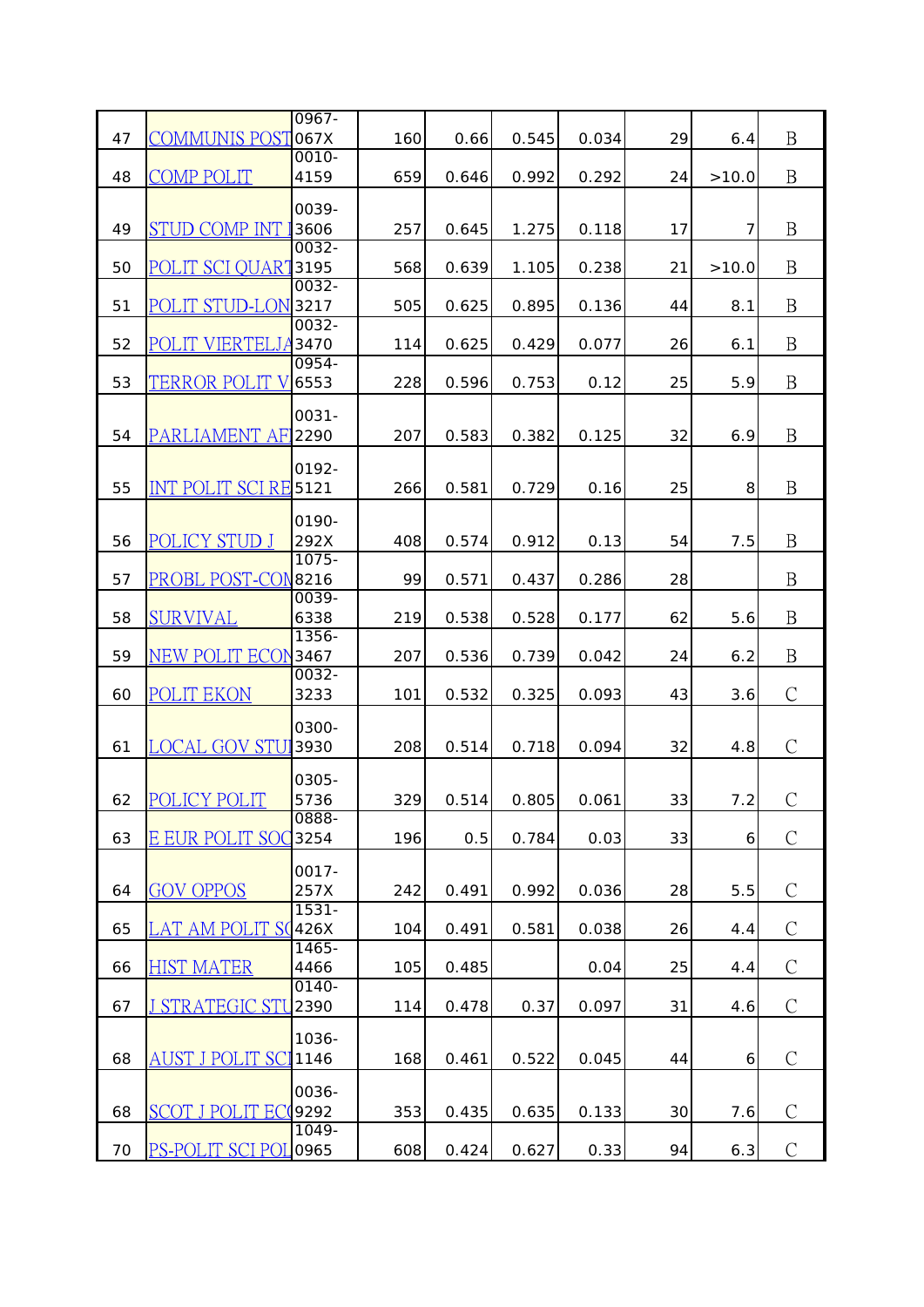|    |                        | 0095-            |     |       |       |                     |     |       |                |
|----|------------------------|------------------|-----|-------|-------|---------------------|-----|-------|----------------|
| 71 | ARMED FORCES :         | 327X             | 237 | 0.417 | 0.561 | 0.061               | 33  | 9.8   | $\mathcal{C}$  |
|    |                        | 0090-            |     |       |       |                     |     |       |                |
| 72 | POLIT THEORY           | 5917             | 461 | 0.403 | 0.488 | 0.167               | 36  | >10.0 | $\mathcal{C}$  |
|    |                        | $0027 -$         |     |       |       |                     |     |       |                |
| 73 | <b>MON REV</b>         | 0520             | 208 | 0.391 | 0.299 | 0.289               | 45  | 7.7   | $\mathcal{C}$  |
| 74 |                        | $0027 -$<br>8378 |     |       |       |                     |     | 7     | $\mathcal{C}$  |
|    | <b>NATION</b>          |                  | 554 | 0.373 | 0.272 | 0.19                | 142 |       |                |
|    |                        | 1086-            |     |       |       |                     |     |       |                |
| 75 | <b>INDEP REV</b>       | 1653             | 84  | 0.309 |       | 0.053               | 19  |       | $\mathcal{C}$  |
|    |                        | $0008 -$         |     |       |       |                     |     |       |                |
| 76 | CAN J POLIT SCI        | 4239             | 241 | 0.307 | 0.356 | $\mathbf 0$         | 40  | >10.0 | $\mathcal{C}$  |
|    |                        | $1424 -$         |     |       |       |                     |     |       | $\mathcal{C}$  |
| 77 | <b>SWISS POLIT SCI</b> | 7755<br>$1013 -$ | 74  | 0.3   |       | $\mathbf 0$         | 10  |       |                |
| 78 | <b>ISSUES STUD</b>     | 2511             | 78  | 0.296 | 0.25  | 0                   | 21  |       | $\mathcal{C}$  |
|    |                        |                  |     |       |       |                     |     |       |                |
|    |                        | 1665-            |     |       |       |                     |     |       |                |
| 79 | <b>POLIT GOB</b>       | 2037             | 37  | 0.273 | 0.479 | $\mathsf{O}\xspace$ | 9   |       | $\mathcal{C}$  |
|    |                        | $0094 -$         |     |       |       |                     |     |       |                |
| 80 | LAT AM PERSPEC         | 582X             | 208 | 0.256 | 0.349 | 0.064               | 47  | 7.9   | $\mathcal{C}$  |
|    |                        | 0032-            |     |       |       |                     |     |       |                |
| 81 | POLIT QUART            | 3179             | 206 | 0.233 | 0.347 | 0.171               | 41  | 6.7   | $\mathcal{C}$  |
|    |                        |                  |     |       |       |                     |     |       |                |
|    |                        | $1554 -$         |     |       |       |                     |     |       |                |
| 82 | <b>J WOMEN POLIT</b>   | 477X             | 13  | 0.227 | 0.283 | $\mathbf 0$         | 13  |       | $\mathcal{C}$  |
| 83 | DISSENT                | $0012 -$<br>3846 |     | 0.217 | 0.218 | 0.033               | 30  |       | $\mathcal{C}$  |
|    |                        | 0146-            | 116 |       |       |                     |     | 10    |                |
| 84 | <b>POLICY REV</b>      | 5945             | 84  | 0.216 | 0.261 | 0.179               | 28  |       | $\mathcal{C}$  |
|    |                        | 0010-            |     |       |       |                     |     |       |                |
| 85 | COMMENTARY             | 2601             | 170 | 0.214 | 0.146 | 0.052               | 58  | >10.0 | $\mathcal{C}$  |
|    |                        | 0010-            |     |       |       |                     |     |       |                |
| 86 | COOP CONFL             | 8367             | 111 | 0.2   |       | 0.105               | 19  | 7.4   | $\overline{C}$ |
|    |                        | 0028-            |     |       |       |                     |     |       |                |
| 87 | <b>NEW REPUBLIC</b>    | 6583             | 376 | 0.166 | 0.12  | 0.14                | 107 | >10.0 | $\mathcal{C}$  |
| 88 | <b>POLIT SCI</b>       | 0032-<br>3187    | 38  |       | 0.107 |                     | 13  |       | $\mathcal{C}$  |
|    |                        | $0030 -$         |     | 0.143 |       | $\mathsf O$         |     |       |                |
| 89 | <b>OSTEUROPA</b>       | 6428             | 112 | 0.127 | 0.104 | 0.053               | 150 | 3.3   | $\mathcal{C}$  |
|    |                        | $0011 -$         |     |       |       |                     |     |       |                |
| 90 | <b>CURR HIST</b>       | 3530             | 107 | 0.126 | 0.155 | 0.034               | 58  | 6.6   | D              |
|    |                        | $1013 -$         |     |       |       |                     |     |       |                |
| 91 | <b>SWS-RUNDSCH</b>     | 1469             | 15  | 0.118 |       | $\mbox{O}$          | 22  |       | D              |
|    |                        | $0373-$          |     |       |       |                     |     |       |                |
| 92 | <b>REV ECON POLIT</b>  | 2630             | 57  | 0.115 |       | 0.04                | 25  |       | D              |
| 93 |                        | $0258 -$<br>9346 |     |       |       |                     |     |       | D              |
|    | <b>POLITIKON</b>       | $0020 -$         | 27  | 0.098 |       | $\mbox{O}$          | 11  |       |                |
| 94 | <b>INT POLIT-OSLO</b>  | 577X             | 8   | 0.054 | 0.048 | $\mathsf{O}\xspace$ | 30  |       | D              |
|    |                        | $1430 -$         |     |       |       |                     |     |       |                |
| 95 | <b>INT POLITIK</b>     | 175X             | 39  | 0.042 | 0.031 | 0.012               | 163 |       | D              |
|    |                        | $0031 -$         |     |       |       |                     |     |       |                |
| 96 | <b>PENSEE</b>          | 4773             | 21  | 0.033 | 0.027 | 0.02                | 50  |       | D              |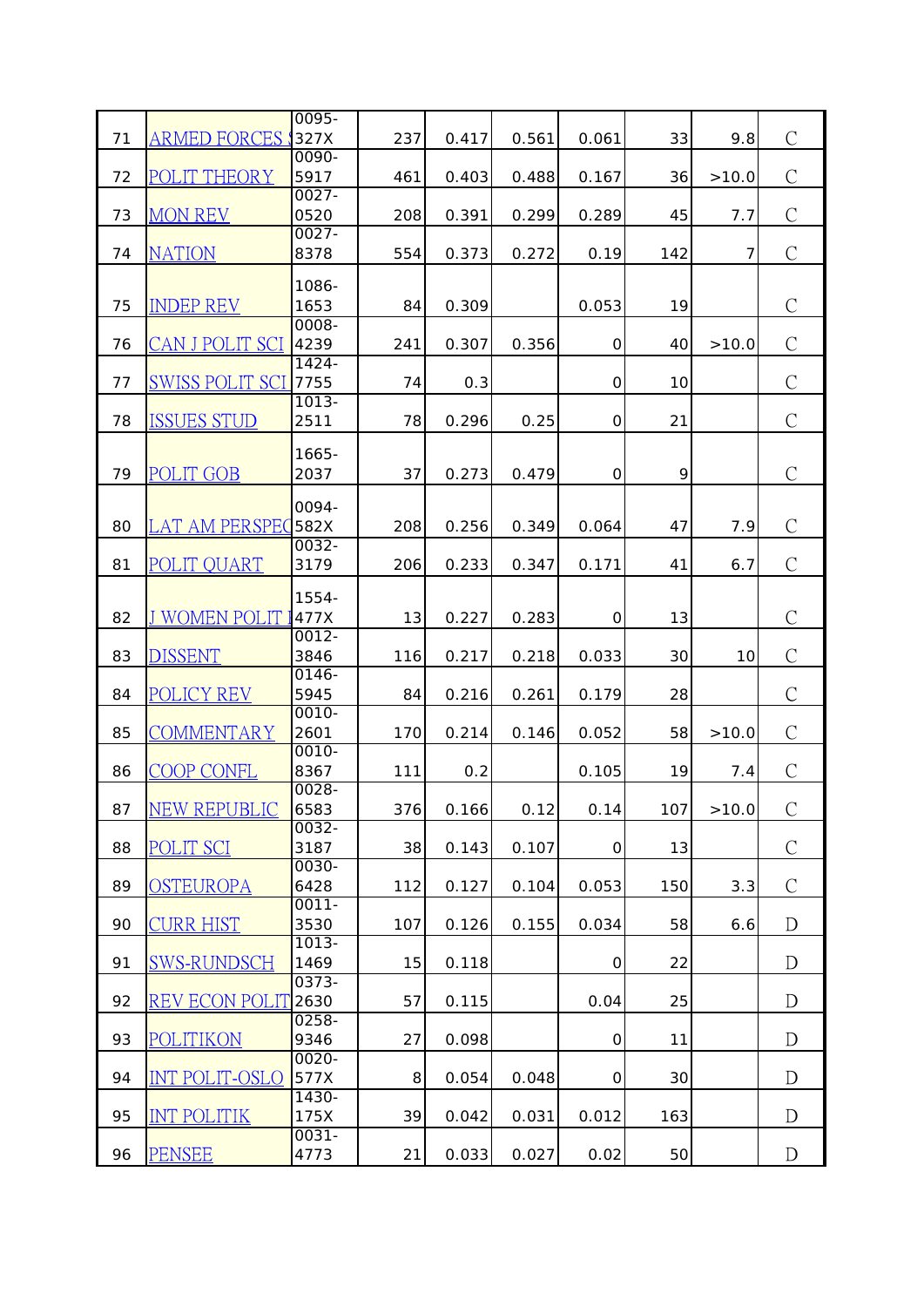|    |                     | $0265 -$ |    |       |       |       |                 |  |
|----|---------------------|----------|----|-------|-------|-------|-----------------|--|
| 97 | <b>EUR HIST OF</b>  | 6914     | 57 | 0.024 | 0.11  | 0.118 | 17              |  |
|    |                     | 0009-    |    |       |       |       |                 |  |
| 98 | CHINESE LAW G(4609  |          | 24 | 0.009 | 0.055 |       | 15 <sub>l</sub> |  |
|    |                     | $1061 -$ |    |       |       |       |                 |  |
| 99 | RUSS POLIT LAW 1940 |          |    |       | 0.022 |       | 40              |  |

 $\Box$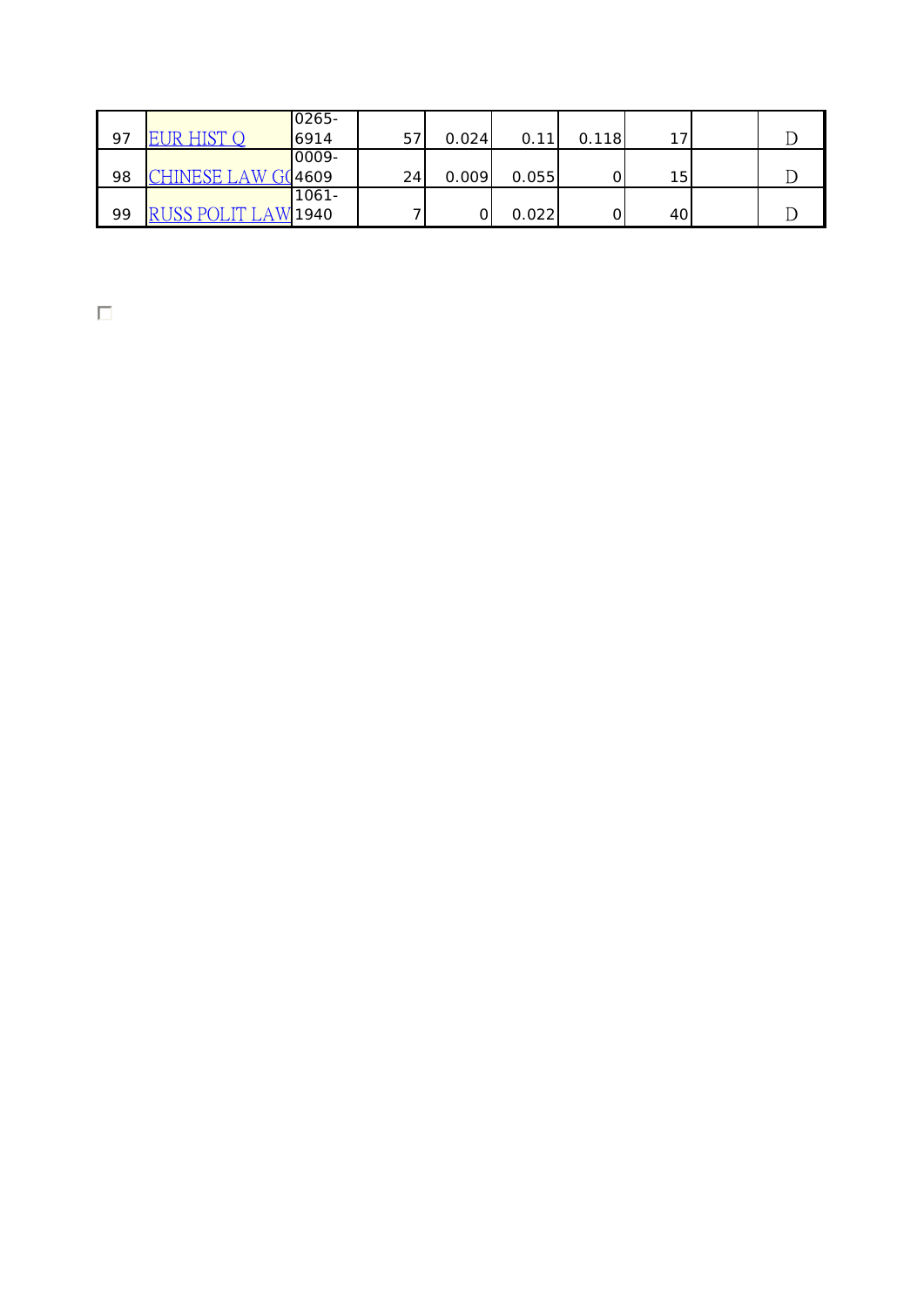SSCI分級(公共政策PUBLIC ADMINISTRATION )

|                | <b>Abbreviated Journal</b><br><b>Title</b> |                  | <b>Total</b> | <b>I</b> mpact | 5-Year         | <b>I</b> mmed        |                 | <b>Cited</b> |                  |
|----------------|--------------------------------------------|------------------|--------------|----------------|----------------|----------------------|-----------------|--------------|------------------|
| <b>Rank</b>    | (linked to journal                         | <b>ISSN</b>      | <b>Cites</b> | <b>Factor</b>  | <b>I</b> mpact | iacy<br><b>Index</b> | <b>Articles</b> | Half-        | 分級               |
|                | <i>information</i> )                       |                  |              |                |                |                      |                 | life         |                  |
|                |                                            | 1350-            |              |                |                |                      |                 |              |                  |
| $\mathbf{1}$   | J EUR PUBLIC POLI 1763                     |                  | 1206         | 1.806          | 1.943          | 0.94                 | 67              | 5.4          | A                |
|                |                                            | $1053 -$         |              |                |                |                      |                 |              |                  |
| $\overline{2}$ | J PUBL ADM RES TH1858                      |                  | 803          | 1.509          | 2.493          | 0.345                | 29              | 7.4          | A                |
| $\mathbf{3}$   | <u>PUBLIC ADMIN REV</u>                    | 0033-<br>3352    | 2198         | 1.503          | 1.915          | 0.312                | 96              | 9.5          | А                |
|                |                                            | $0048 -$         |              |                |                |                      |                 |              |                  |
| 4              | PHILOS PUBLIC AFF 3915                     |                  | 817          | 1.5            | 2.522          | 0.071                | 14              | >10.0        | A                |
|                |                                            | 0276-            |              |                |                |                      |                 |              |                  |
| 5              | <b>J POLICY ANAL MA 8739</b>               |                  | 802          | 1.377          | 1.526          | 0.302                | 43              | 7.6          | A                |
|                |                                            | 0033-            |              |                |                |                      |                 |              |                  |
| 6              | <b>PUBLIC ADMIN</b>                        | 3298             | 942          | 1.269          | 1.651          | 0.113                | 53              | 7.7          | A                |
| $\overline{7}$ | <b>J EUR SOC POLICY</b>                    | $0958 -$<br>9287 | 449          | 1.164          | 1.58           | 0.25                 | 24              | 6.5          | A                |
|                |                                            | $0952 -$         |              |                |                |                      |                 |              |                  |
| 8              | <b>GOVERNANCE</b>                          | 1895             | 484          | 1.137          | 1.727          | 0.227                | 22              | 6.4          | A                |
|                |                                            | 1469-            |              |                |                |                      |                 |              |                  |
| 9              | <b>CLIM POLICY</b>                         | 3062             | 366          | 1.135          | 1.337          | 0.562                | 48              | 4.4          | $\boldsymbol{B}$ |
|                |                                            | 0032-            |              |                |                |                      |                 |              |                  |
| 10             | POLICY SCI                                 | 2687<br>$0095 -$ | 513          | 1.091          | 1.136          | 0.222                | 18              | >10.0        | $\mathbf B$      |
| 11             | <b>ADMIN SOC</b>                           | 3997             | 409          | 0.941          | 0.994          | 0.139                | 36              | 8.2          | $\mathbf B$      |
|                |                                            | $1471 -$         |              |                |                |                      |                 |              |                  |
| 12             | PUBLIC MANAG RE <sup>1</sup> 9037          |                  | 305          | 0.93           |                | 0.125                | 40              | 4.8          | $\mathbf{B}$     |
|                |                                            | $0263 -$         |              |                |                |                      |                 |              |                  |
| 13             | ENVIRON PLANN C                            | 774X             | 500          | 0.727          | 0.95           | 0.348                | 66              | 6            | $\mathbf B$      |
|                | <b>J SOC POLICY</b>                        | $0047 -$<br>2794 | 449          | 0.726          | 1.253          | 0.103                | 29              | 6.9          | $\mathbf B$      |
| 14             |                                            | $0020 -$         |              |                |                |                      |                 |              |                  |
| 15             | <b>INT REV ADM SCI</b>                     | 8523             | 184          | 0.71           | 0.601          | 0.062                | 32              | 5.4          | $\mathbf{B}$     |
|                |                                            | $0275 -$         |              |                |                |                      |                 |              |                  |
| 16             | <u>AM REV PUBLIC AD</u>                    | 0740             | 250          | 0.633          | 1.009          | 0.125                | 24              | 6.5          | $\mathbf B$      |
|                |                                            | $1547 -$         |              |                |                |                      |                 |              |                  |
| 17             | <b>J HOMEL SECUR EN</b>                    | 7355<br>$0313 -$ | 62           | 0.604          |                | 0.133                | 30              |              | $\boldsymbol{B}$ |
| 18             | AUST J PUBL ADMII                          | 6647             | 209          | 0.59           | 0.594          | 0.059                | 34              | 5.9          | $\mathcal{C}$    |
|                |                                            | $0190 -$         |              |                |                |                      |                 |              |                  |
| 19             | POLICY STUD J                              | 292X             | 408          | 0.574          | 0.912          | 0.13                 | 54              | 7.5          | $\mathcal{C}$    |
|                |                                            | 0300-            |              |                |                |                      |                 |              |                  |
| 20             | <b>LOCAL GOV STUD</b>                      | 3930             | 208          | 0.514          | 0.718          | 0.094                | 32              | 4.8          | $\mathcal{C}$    |
|                |                                            | 0305-            |              |                |                |                      |                 |              |                  |
| 21             | POLICY POLIT                               | 5736<br>$1074 -$ | 329          | 0.514          | 0.805          | 0.061                | 33              | 7.2          | $\mathcal{C}$    |
| 22             | <b>CONTEMP ECON PO 3529</b>                |                  | 436          | 0.456          | 0.732          | 0.091                | 44              | 7.6          | $\mathcal{C}$    |
|                |                                            | 0954-            |              |                |                |                      |                 |              |                  |
| 23             | PUBLIC MONEY MA0962                        |                  | 241          | 0.438          | 0.595          | 0.042                | 48              | 6.2          | $\mathcal{C}$    |
|                |                                            | $0091 -$         |              |                |                |                      |                 |              |                  |
| 24             | PUBLIC PERS MANA0260                       |                  | 312          | 0.383          | 0.391          | $\mathbf 0$          | 23              | >10.0        | $\mathcal{C}$    |
|                |                                            | $0271 -$         |              |                |                |                      |                 |              |                  |
| 25             | PUBLIC ADMIN DEV <sub>2075</sub>           |                  | 212          | 0.306          | 0.663          | 0.03                 | 33              | 5.7          | $\mathcal{C}$    |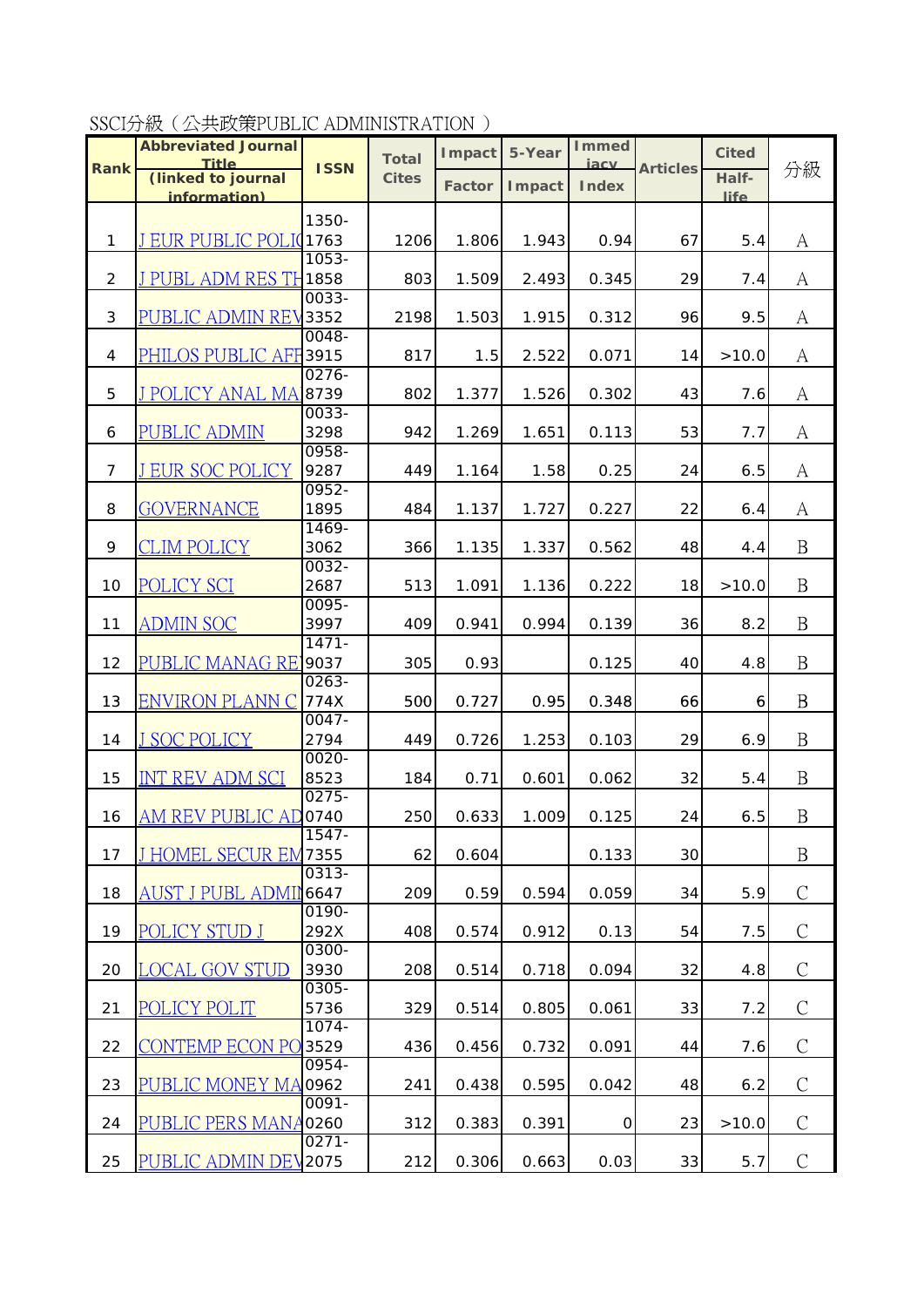|    |                      | 0317- |     |       |       |       |    |       |  |
|----|----------------------|-------|-----|-------|-------|-------|----|-------|--|
| 26 | P <sub>0</sub>       | 0861  | 201 | 0.24  | 0.466 |       | 38 | 8.2   |  |
|    |                      | 0364- |     |       |       |       |    |       |  |
| 27 | ADMIN SOC WORK       | 3107  | 171 | 0.211 | 0.446 | 0.043 | 23 | >10.0 |  |
|    |                      | 0008- |     |       |       |       |    |       |  |
| 28 | CAN PUBLIC ADMIN4840 |       | 104 | 0.208 | 0.2   | 0.036 | 28 | >10.0 |  |

 $\mathcal{L}(\mathcal{L})$  and  $\mathcal{L}(\mathcal{L})$  . In the  $\mathcal{L}(\mathcal{L})$